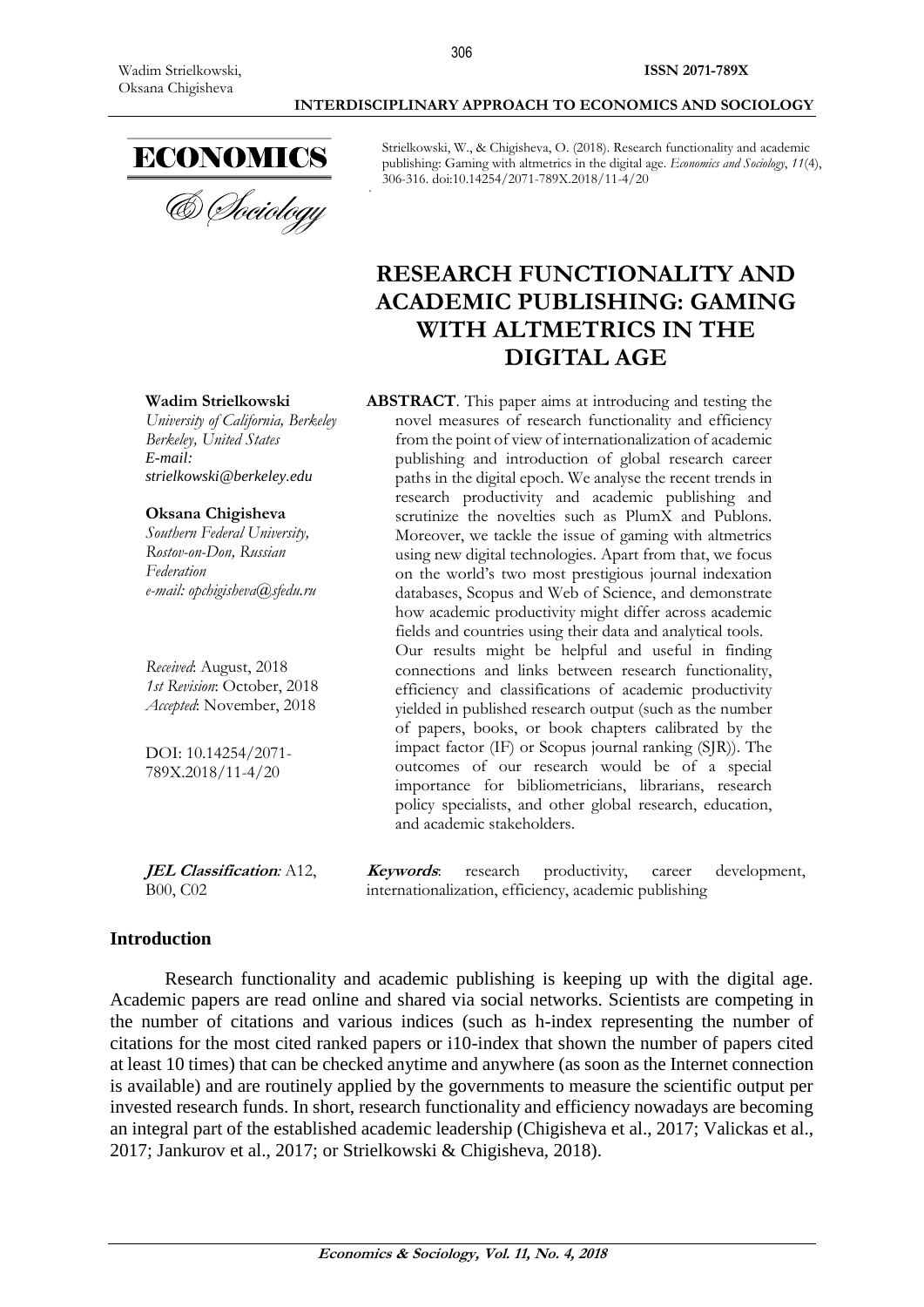Moreover, research papers and journal articles are also pirated online just like the songs and latest Hollywood films used to be pirated two decades ago using Napster and torrents as the knowledge of digital technologies becomes very common and widespread (Himmelstein et al., 2018). One no longer needs to be a programmer or a hacker to bypass paid access to online research databases. A good example of that was the Internet portal for downloading pirated papers from research journals called Sci-Hub. Created by the unknown activist and programmer from Kazakhstan Alexandra Elbakian, it became a serious threat for the large academic publishers, but, in the same time, it can also pave the road for the subscription-based access to publishing databases (Strielkowski, 2017).

Recent developments in scientific environment that are marked by the growing importance of scientometrics and academic research databases envisaged to measure the productivity and output of academics went hand in hand with the development of online resources and social networks (Agarwal et al., 2016; Starbuck and Purtee, 2017; Ortega, 2018). The rise of Internet enabled constant verification of various research metrics (such as the hindex already mentioned above or the total number of citations) and therefore became a measure of the weight and importance of each and every academic regardless of the affiliation and geographical location.

However, one can see that these developments are coupled with such issues as academic nepotism (Brogaard et al., 2014), guest authorship, and other disputable practices that discourage young scientists from further pursuing their careers in the academia (Brotherton et al., 2018).

This paper focuses on the issues of research functionality and academic publishing in the turbulent 21st century. We are particularly interested in analysing and evaluating various altmetrics that are getting popular quite recently. The paper is organized as follows: Section 1 provides a literature review compiled under the slogan "publish or perish". Section 2 discusses some novelties in the field of bibliometrics, namely PlumX and Publons, and contemplates over their overall functionality. Section 3 discusses some additional measures of academic productivity using the available data for countries and specific research institutions in a crosscountry and cross-sectional analysis. Section 5 outlines some implications for the future concerning the so-called "Plan S". Finally, Section 5 provides overall conclusions and policy implications.

### **1. Literature review: Publish or perish**

In 1982, two American psychologists Stephen Ceci and Douhlas Peters made an experiment. They selected 13 recently published articles that appeared in top journals of psychology. Each of these articles had been written by an academic affiliated with one of the most prestigious U.S. universities (e.g., Illinois, Harvard, Stanford, or Yale). Subsequently, they changed the names and affiliations of the authors and the names of the papers and re-submitted them to the same top psychological journals. Only 3 papers were detected while the rest were peer-reviewed and rejected by the same journals that published them recently (Ceci and Peters, 1982). Of course, the experiment was intended to demonstrate the subjectivity of peer review process but it also makes us to realize that similar experiments are not going to be possible in the age of Internet when each and every journal editor immediately checks every submitted paper both of plagiarism using an inbuilt antiplagiarism software, and runs a check of authors using some journal abstract and citation database.

With regard to the above, the following question arises: How to tell a good research from a bad one? And how to tell which academic is more productive and therefore deserves career promotions or research funding? One can probably measure the scientific and research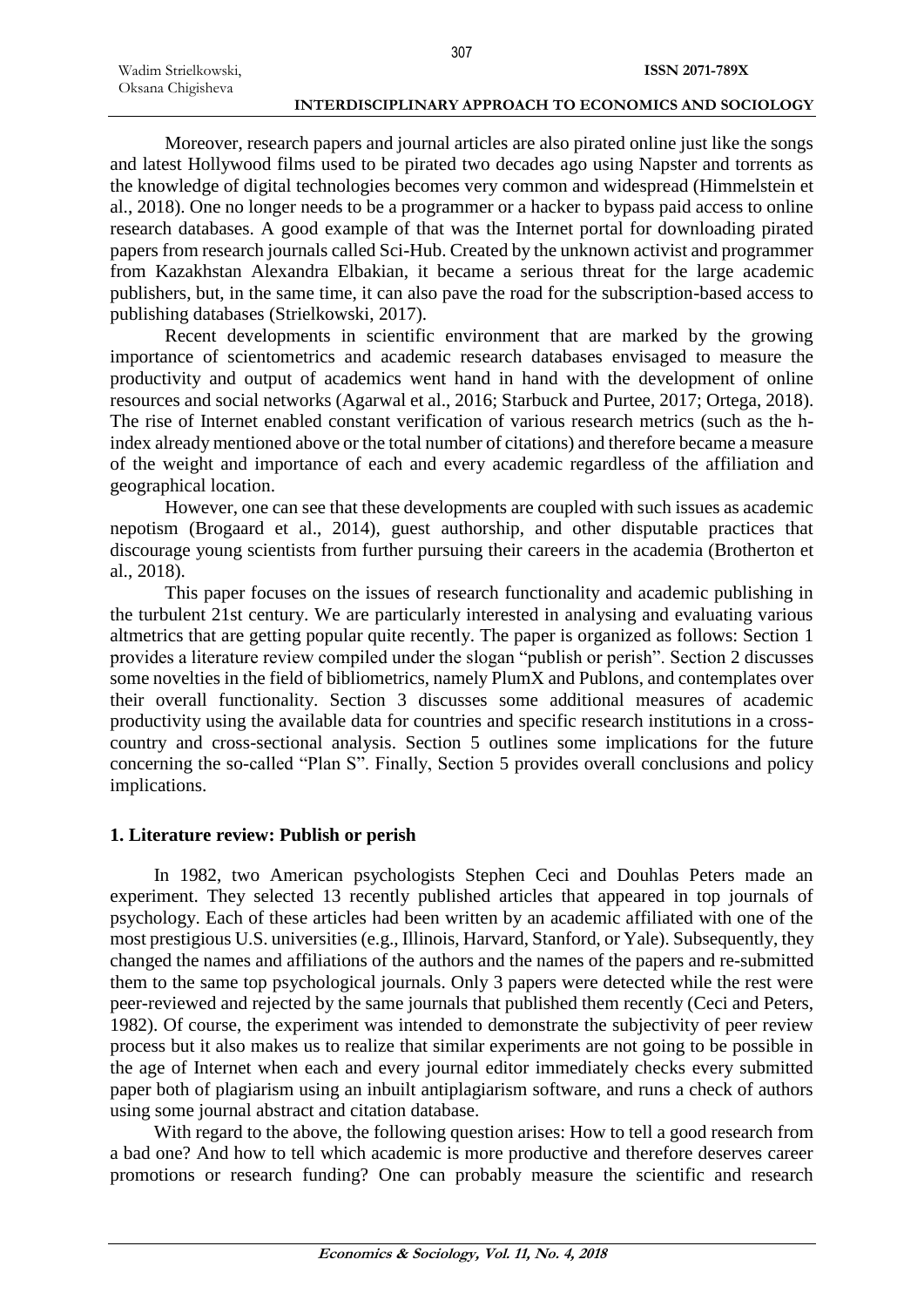productivity by the number of patents and licences, or the sums of money earned, but there are many fields of science that do not allow direct monetization. Thence, academic publishing output became such a universal measure and is applied all around the world.

"Publish or perish" paradigm becomes a must for researchers who are applying for a research grant or an academic promotion. In the academia, the proxy measures are becoming increasingly important for assessing researchers and advancing their careers (Tian, 2016; or Kun, 2018). A good example of that is an "impact factor" (IF) a scientific citation indexing service produced by the Institute for Scientific Information and originally designed for supporting library acquisitions (Lozano et al., 2012). The IF was originally devised as an advisory system for library purchasing decisions but after several decades it has progressed into an assessment system of scientific productivity of individual researchers and academic institutions widely used in many fields (Heckman & Moktan, 2018). The "impact factor chase" has become the essence of academic careers in many countries but often leads to the attempts to game with publishing metrics.

Web of Science (also known as the "Web of Knowledge") created by Intellectual Property and Science business of Thomson Reuters became the world's first widely-recognized and acknowledged scientific citation indexing service database. In the end of the 1990s and 2000s, Web of Science became the quintessence of academic metrics and publishing in a journal indexed in it became very prestigious in quite a number of countries (Oswald, 2007). In 2016, it was sold to Clarivate Analytics and continues to operate at the same scale.

One would probably agree that some fields of science are more prolific when it comes to a number of research journals, publications, citations and impact factors. Figure 1 that follows shows the directions of research (based on the most commonly used keywords) for the whole sample of papers indexed in Web of Science throughout 2013-2018.



Figure 1. Directions of research by papers indexed in Web of Science (2013-2018) Source: *Web of Science (2018)*

One can see from the figure above that natural sciences such as physics, biology, or medicine occupy the largest part of the research space. No wonder about that: after all, most of the medical journals are published monthly (in comparison with journals in the fields of social sciences or humanities that are published quarterly) and the world-famous multidisciplinary journals such as Nature or Science are published once a week.

Therefore, when measuring research productivity or, say, a physicist, and an economist, one should always remember that the number of citations and publications she or he is looking at are literally apples and pears. Figure 2 that follows shows the normalized citation impact of documents (papers and articles) indexed in Web of Science. One can see how the metrics for natural and social sciences differ dramatically.

The pressure to publish a lot and quickly led to the Scholarly Open Access (OA) journal publishing model that emerged as the alternative to the large publishing companies which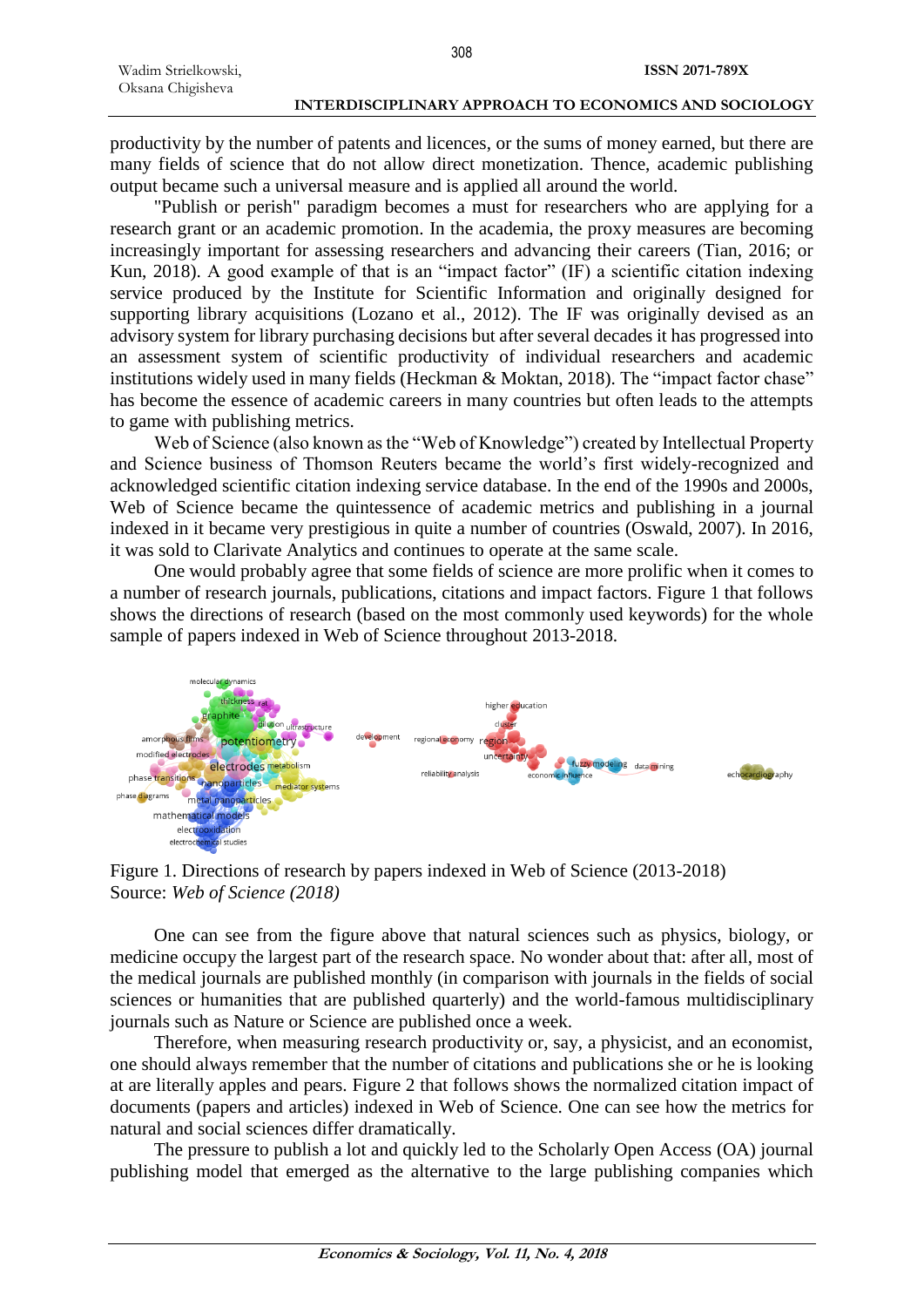controlled the vast share of the academic publishing market. OA model enabled the authors to pay for the publication of their papers once they are peer-reviewed and accepted for publication (so-called "author pays principle").



# Figure 2. Web of Science (WoS) documents category normalized citation impact (% of documents cited) Source: *Web of Science (2018)*

The rise of OA was inevitable due to the increase in research output and the expansion of the Internet. However, the traditional publishing models seemed to lag behind. One can clearly see that the academic publishing system which was established after WWII is economically highly unsustainable. In general, the system works as follows:

- governments pay the scientists to do their research;
- scientists publish their results in academic journals; and finally,

• governments pay again for the scientific results to be published in academic journals (and to be accessed afterwards through numerous journals indexation databases) (see Strielkowski, 2017).

The scholarly OA became the solution to that economic conundrum. It started with such pioneers as PLOS One journal published by the Public Library of Science since 2006.

Raising pressure to publish coupled with the visibility of every scientist's research productivity on the Internet led to a paradox when speed of publication became an essential asset. Open Access journals offer that speed which leads to the accusations of "questionable" peer-reviewing by the supporters of the traditional publishing models.

The pressure to publish also leads to gaming with metrics. One of the countries which is an interesting case of famous misconducts in academic publishing and gaming with publishing metrics is Brazil. In 2013, a so-called "Brazilian citation scheme" was uncovered by Thomson Reuters (the owner of Web of Science database at the time) which produced a big scandal and led to the expulsion of many Brazilian highly-ranked journals from Web of Science database (Van Noorden, 2013).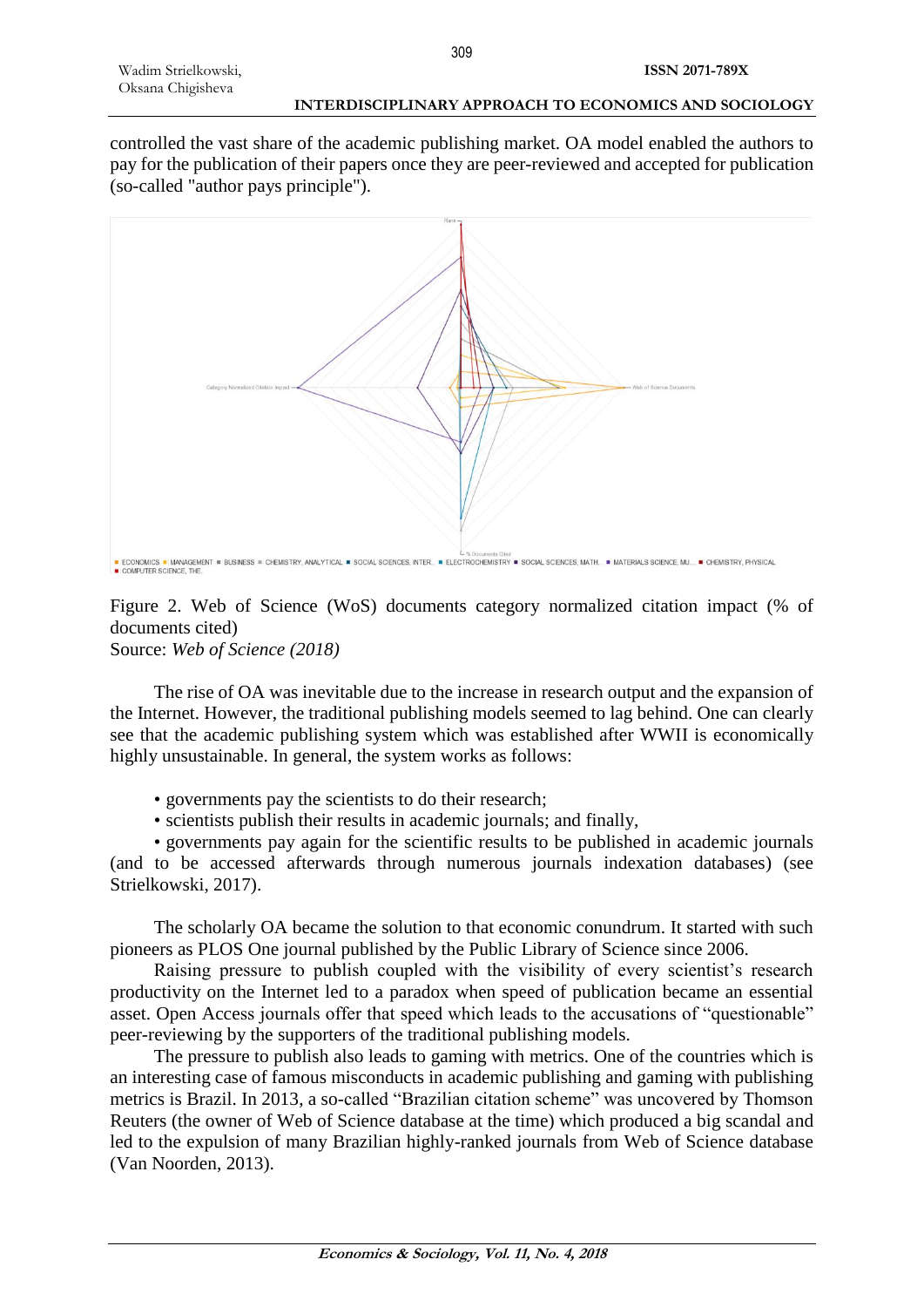Nevertheless, new metrics and new citation databases come in place. In 2004, a Dutch academic publishing giant Elsevier launched its own abstract and citation database called Scopus (we will discuss it in more detail in Section 4). However, this is not the end of it. In 2017, Elsevier acquired a small Pennsylvania-based data company called Plum Analytics and introduced yet a new digital metric called "PlumX". And most recently, a new initiative and a digital platform called "Publons" emerged as a solution to decreasing numbers of peer reviewers who lacked any incentives to review academic papers free of charge.

# **2. PlumX and Publons: Gaming with altmetrics**

Plum Analytics, a scientometrics data aggregating company, was founded in 2012. In 2014, it was acquired by EBSCO and in February 2017 it became a part of Elsevier. The company gathers all the altmetric data for a special purpose to be able to use it to support researchers to answer their questions.

PlumX Metrics on Scopus was designed to offer a new insight into how metrics around research is being used. According to Elsevier, this new metrics would soon become the new standard both for the science funders and for the scientists. Science funders will use PlumX Metrics for monitoring the online environment with the purpose of deciding where they should invest and what research they should support. Scientists will be using the new metrics to justify the return of the research money. Moreover, the metrics can be used to identify the "rising stars" among the early career researchers (Lindsay, 2016).

In August 2017, Scopus and Plum Analytics bibliometricians held a joint webinar entitled "How PlumX Metrics on Scopus help tell the story of your research" (PlumX, 2017). The webinar provided a number of very interesting ideas: First of all, the PlumX metrics project seems to be very ambitious. However, it is still unclear why we need another research metrics. Moreover, it seems that PlumX Metrics is not much different from Google Scholar, an automated Google service that tracks citations and mentioning of academic papers and books from all possible sources. Many scientists wonder that their Google Scholar citations are always higher than Scopus or Web of Science citations. The explanation is simple: Google Scholar uses the machine code to track all possible academic databases as well as blogs, personal websites, Twitter, Facebook, Instagram, etc. It is embedding the Web of Science (a very small and elite database), Scopus (which intersects with the Web of Science) and all possible sources beyond that (Martín-Martín et al., 2018).

Lots of scholars would probably agree that Google Scholar is a very open database and has fuzzy edges (Dorsch et al., 2017; Flatt et al., 2017). Machines are determining what to index and they might index a blog, a personal website, and put it into the Google Scholar citations. On the contrary, Scopus is highly curated and maintains the quality level. Surely, this was true when we were dealing with citations in other Scopus journals and using SCImago and SJR. However, as soon as we are going to count citations and mentions beyond the curated databases, we might run into a problem.

Moreover, it can be shown that PlumX Metrics also provides a competitive advantage to scientists who are more familiar with IT and web technologies and therefore can engage in gaming in social platforms in order to increase the significance of their research (Champieux, 2015; Wong & Vital, 2017).

The implications of automated Twitter accounts (e.g. bots and cyborgs) and their possible use in politics (e.g. socket puppets and troll factories that are claimed to be used during the recent presidential campaign in the United States), works on gaming in altmetrics represents the new topic in the scientometrics and library information literature (Haustein et al., 2016).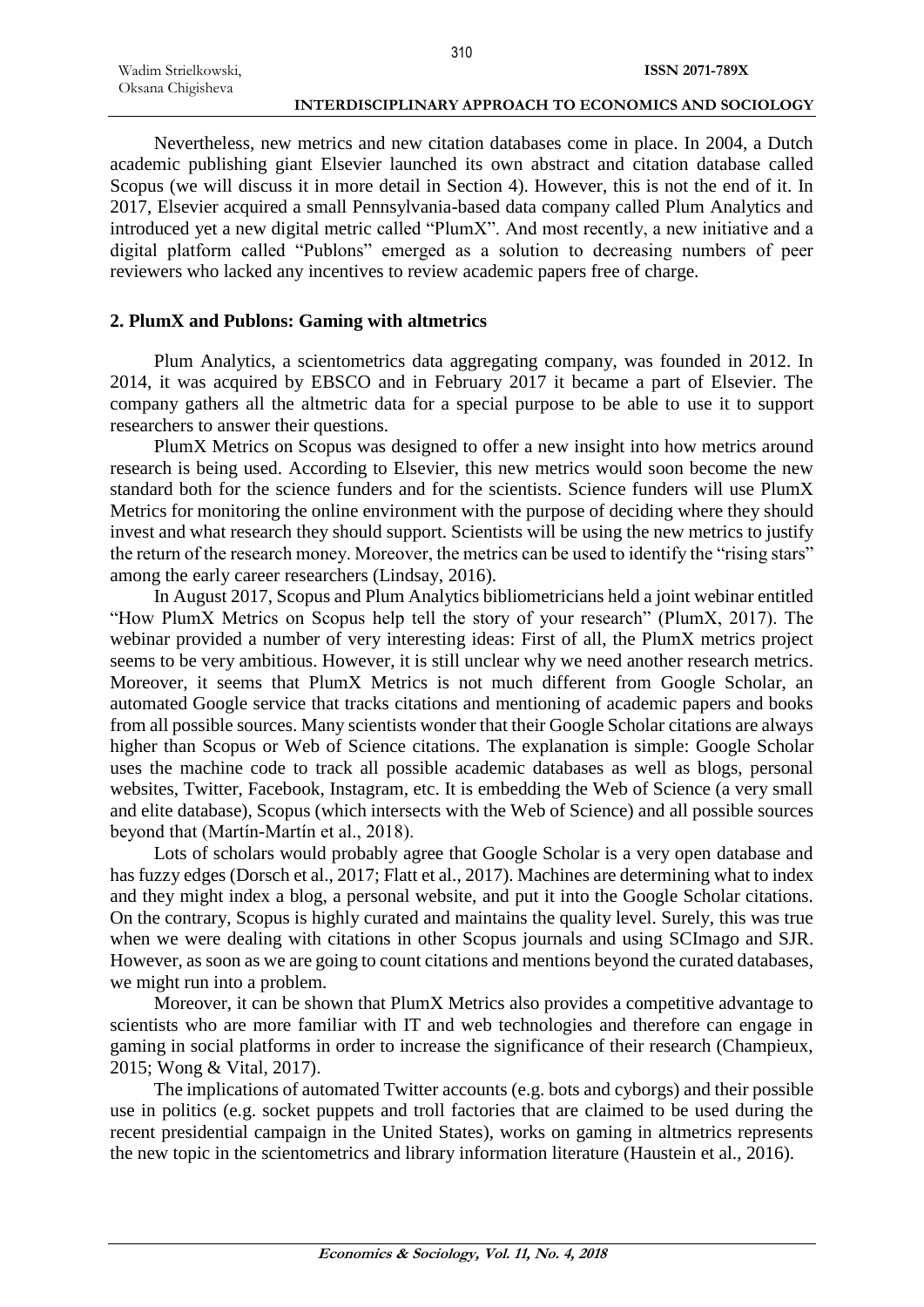Moreover, there is Dark Web (or Darknet) that makes it possible to game in the new altmetrics and abuse it through the use of the social media platforms. Dark web represents a small section of the Internet which is encrypted and allows to carry out data transfers and transactions with total anonymity. It was originally designed by the U.S. Navy for the stealth operations but was eventually given to the public and adapted by hackers and all those who seek anonymity on the Internet. The whole think became known to the general public with the story of the Silk Road, a Darknet website that was designed to buy and sell drugs using the tools and precision of Amazon or Craiglist (Maras, 2014).

One can use the Dark Web to boost her or his citation score in the online environment. If one is using Tor browser, she or he is completely anonymous, so the person can create blogs and Twitter accounts claiming to be maintained by different people in different countries. Using these blogs and accounts one can praise her or his research to show that it is more important for the society and the general public than the research of others

Another interesting thing that recently emerged on the academic horizon is Publons. Publons represents a database of peer reviewers linked to the ORCID identification control scheme that encourages reviewers to peer-review academic papers and earn virtual tokens or "publons" (Publons, 2018). In a very short span of time, the initiative found many supporters (e.g. Wiley, Sage, Springer Nature, Cambridge University Press, or MDPI just to name a few). Some universities reportedly started checking the Publon profiles of their new job candidates to see the number of reviews. Although some might say that Publons are currently to complex and require constant Internet connection to work properly, the initiative introduced a novel trend that might be further developed and improved. And this is not to mention that it invented a new way how to lure potential peer reviewers with limited time into reviewing more papers free of charge. With regard to that, one would probably recall the so-called "Tom Sawyer's effect" and the paradox of the construction of value. Once something becomes popular among a large number of people, other people are prepared to sacrifice their time and effort to have it (see Ariely et al., 2006).

All in all, it becomes apparent that introducing the transparent and functional system of peer reviewers' identifications would allow to solve many problems with academic functionality: first of all, it will enable to combat fraudulent publishing (since the absence of peer-review or the "staged" peer-review is, effectively, the only legitimate way to identify these journals and publishers) and to corroborate disputable research outcomes in academic articles. When all reviewers are using a legitimate identification, it would be possible to check whether any given article was really peer-reviewed and by whom. This is becoming relevant in the light of the historically first U.S. court order issued by a state judge in California which demanded the academic publisher to identify the anonymous peer reviewers of the 2013 sport medicine journal article (Han, 2018). Peer reviewers' confidentiality has always been the basis of academic publishing even though many academic journals are already using a system when the author can suggest the reviewers during the article submission. Publons platform is going to lure more reviewers into reviewing papers in order to boost their Publons metrics, same as it is with publishing papers and tracking citations in academic journals.

### **3. Measuring academic productivity**

Between 1945 and 1991, United States and Soviet Union used to be world's global superpowers which struggled and competed with each other for the domination of their leading ideology, capitalism and communism. The areas of this competition ongoing for almost five decades arms race, food production, space technologies, but also research, development, and science. Rivalling superpowers enviously monitored the scientific publications of each other,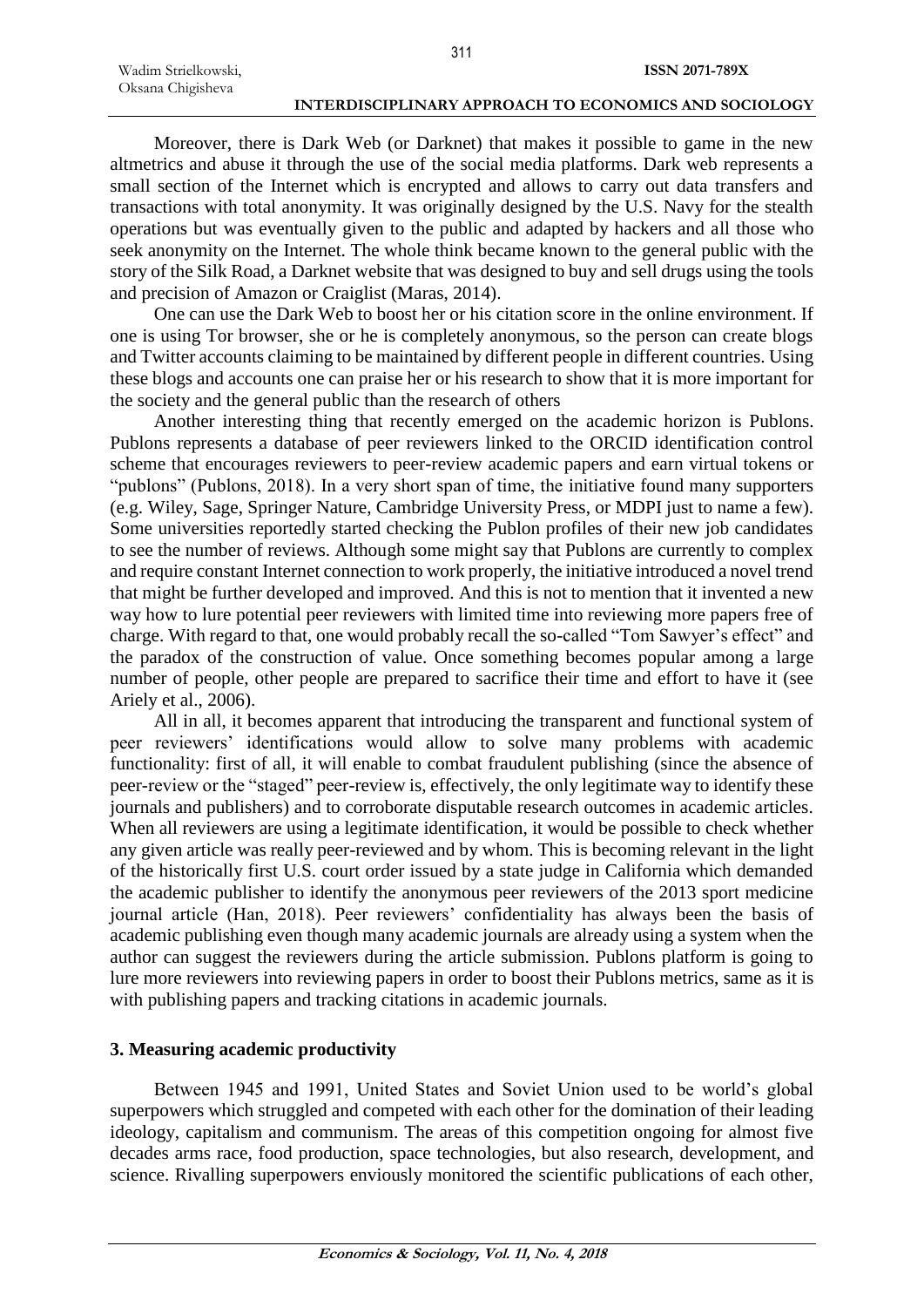even though it was forbidden for scientists to publish in "enemy's" journals and severe persecutions were often imposed (Polyak 2002). However, even though the Cold War was a gruesome business, it leads to the unprecedented investments of money and efforts into the space technologies and resulted in the first man in space and first man on the moon. Conquering of space would never be so prioritized and financially supported even though private companies such as Elon Musk's Tesla are trying to prove the opposite.

Borjas and Doran (2012) describe a case study of Soviet mathematicians and show that after the collapse of the Soviet Union, over 1000 Soviet mathematicians migrated to other countries, mostly to United States. Many of them obtained tenured academic positions in top U.S. universities' mathematical departments (Google founder Sergey Brin's father was one of them) which led to a large influx of mediocre U.S. mathematicians out of the universities and into the financial business (for example at the Wall Street), which, in turn, led to the invention of innovative mathematical models in banking and finance and caused World's Financial Crisis of 2008.

Grancay et al. (2017) show that Central and Eastern European economists fall behind their Western colleagues and are struggling with their increasing academic publishing requirements. With regard to this, Guskov et al. (2018) marks the growth of the publication activity in top Russian universities in 2010-2016 in their pursuit of making at least 5 Russian universities to enter the top 100 leading international universities according to the global universities rank. However, one can see that now, more than 27 years after the end of the Cold War, Russia is clearly outperformed by the United States in the number of publications (see Figure 3).



# Figure 3. Number of documents in Scopus database by countries (Top 10 countries and Russian Federation, 2004-2018) Source: *Scopus (2018)*

It is also interesting to compare the research and academic productivity of the major research institutions. For the purpose of this research, we selected a case of Academies of Sciences of the three counties. Our choice is pre-determined by the fact that Academies of Sciences are those institutions which focus entirely on research and publishing and are typically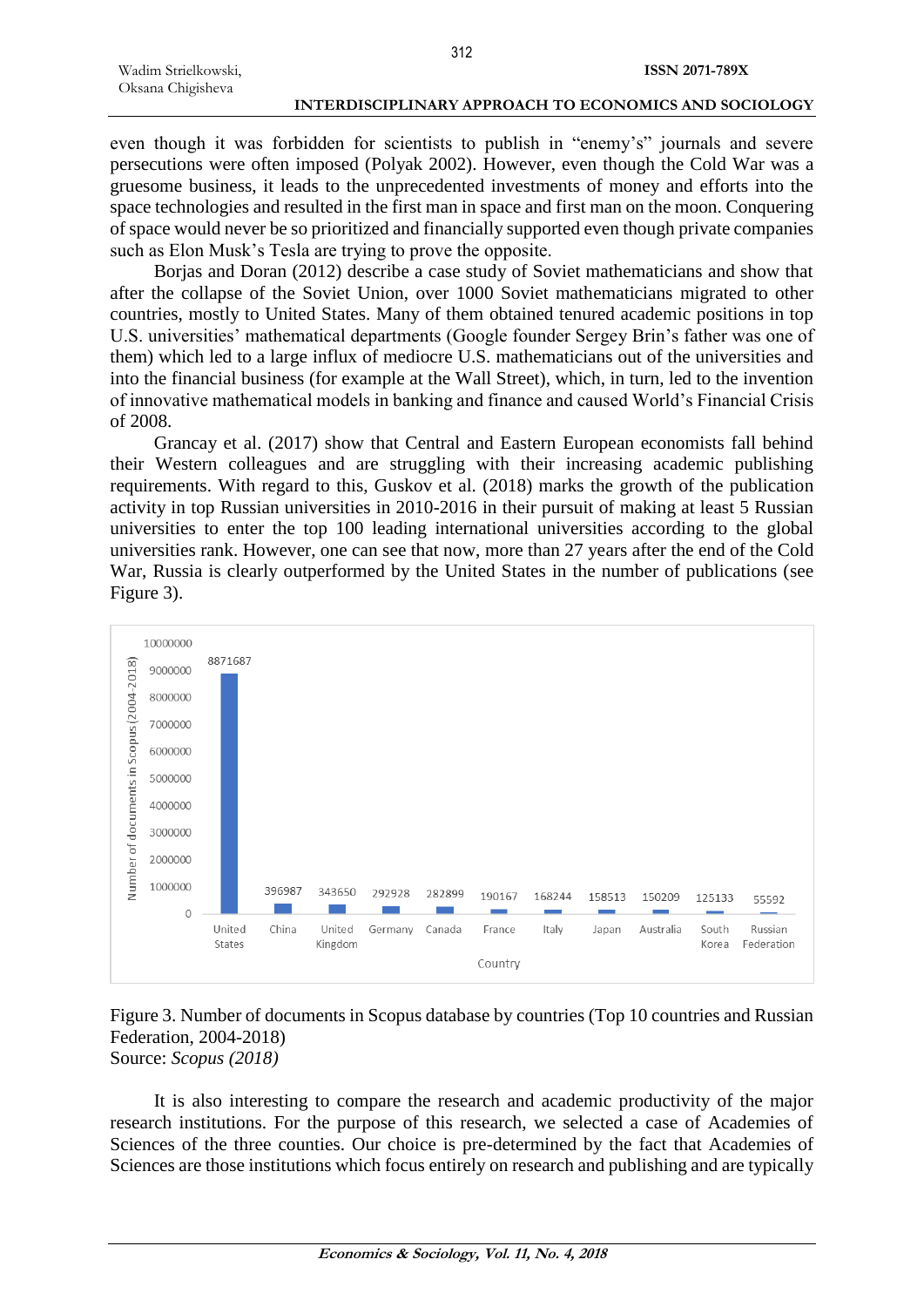|                     | 313 |                                                       |
|---------------------|-----|-------------------------------------------------------|
| Wadim Strielkowski, |     | ISSN 2071-789X                                        |
| Oksana Chigisheva   |     |                                                       |
|                     |     | INTERDISCIPLINARY APPROACH TO ECONOMICS AND SOCIOLOGY |

not required to conduct lectures on a daily basis. Thence, their research output (divided by fields) might represent a good proxy for measuring the scientific output of a given country.

We run a comparative analysis of the publication activity of the Chinese Academy of Sciences (Beijing, China), Russian Academy of Sciences (Moscow, Russia), and the Czech Academy of Sciences (Prague, Czech Republic) by disciplines (the United States was not used due to the fact that there are multiple Academies of Sciences in the country and also because most of the U.S. academics use their universities affiliations when submitting their papers into research journals). The results of our analysis are presented in Figure 4.



Figure 4. Academic productivity for the Academies of Sciences (China, Russian Federation and Czech Republic), documents indexed in Scopus Source: *Scopus (2018)*

All in all, it becomes clear that China is outperforming the remaining two countries in terms of documents published in Elsevier's Scopus database since its initiation in 2004. However, the fields of science that are perfected in various countries are different. All three countries in question yield the largest numbers of research publications in Physics and Astronomy followed by Materials Science, Engineering, or Chemistry. Social science, for example, constitute only a small share of research output in each of the countries in question.

# **4. Implications for the future: Plan S for academic publishing**

Moreover, in the light of the above results and outcomes, we would like to comment the recent changes in academic functionality and efficiency in the light of Web of Science, once the world's highly-ranked bibliometric database, losing its importance as well as its customers and markets to Elsevier's Scopus. Furthermore, we discuss the implications that will be brought about by the recent initiative of Science Europe, a group of national research funders from eleven European Union countries that forged "Plan S", a requirement for public universities and research institutions to publish their work only in Open Access journals by 2020.

In our view, Plan S would change the academic publication market as we know it, luring away the customers from the traditional subscription-based journals and world's top publishers with the largest shares of academic literature (the so-called "Big Five" lead by Elsevier and Springer Nature). We also discuss the potential of preprints, a new form of disseminating

**Economics & Sociology, Vol. 11, No. 4, 2018**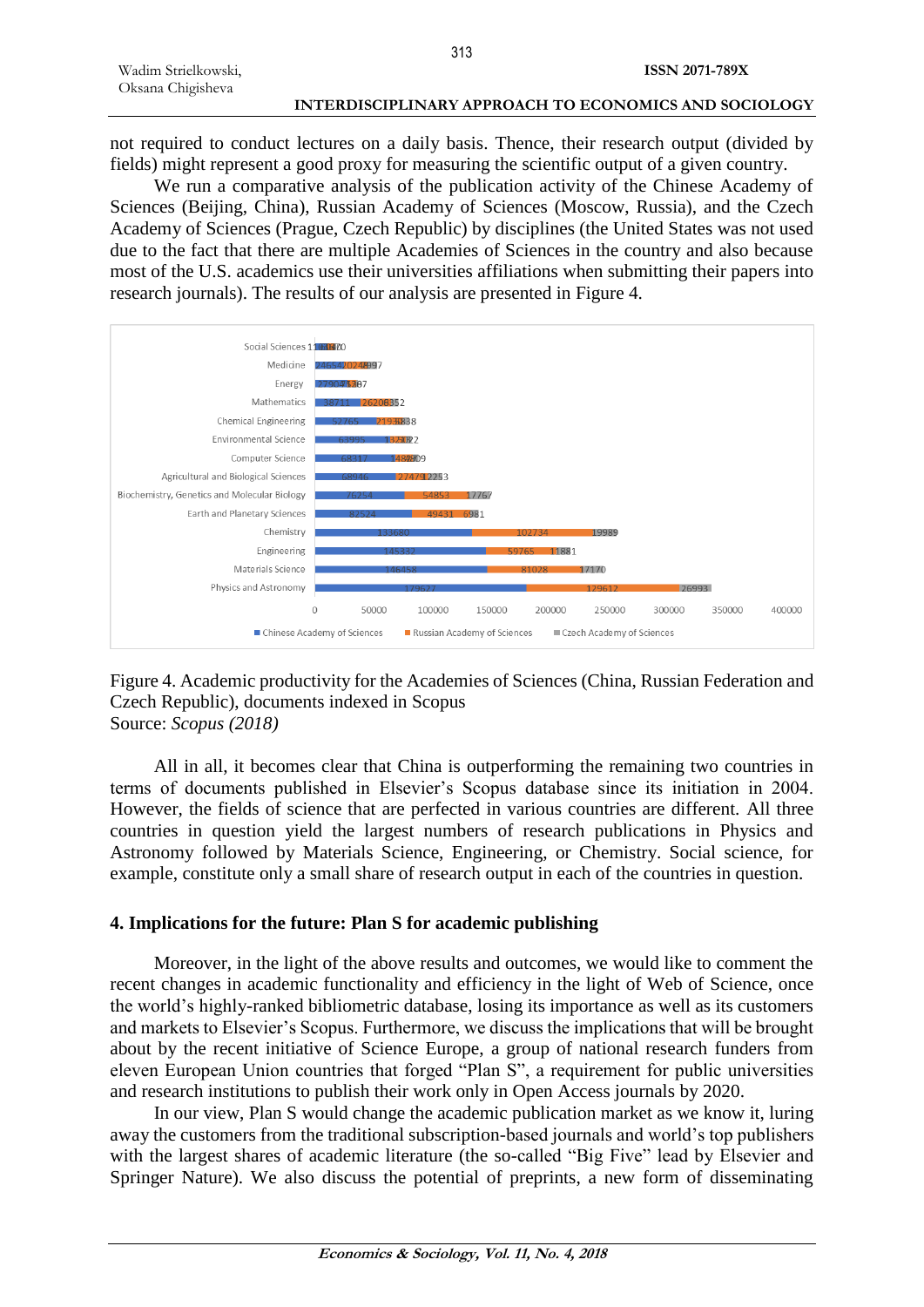academic research in a form or non-peer reviewed papers available online for free access and download.

In addition, our paper assesses the academic output of top researchers in multiple fields of science in different countries in order to draw comparisons and find factors that influence global research careers. We are contemplating whether the big data analysis based on the data obtained from Elsevier's Scopus database for a plethora of countries and research domains would help the scientific community to categorize the links between global research productivity and various internal and external factors.

# **5. Conclusions and discussions**

Overall, one can see that research functionality and academic publishing are becoming more complex and diverse in our digital age. New technologies provide new possibilities (e.g. to check anyone's h-index or citation count) in an instant, yet they also create a space for gaming with (alt)metrics. Never ever before in the history of science was it so commercialized and marketed. Recent developments resulted in usurpation of academic publishing by large corporations who use consumer marketing and introduce new products just like any business company would do.

Nowadays, academic functionality depends on a number of often contradicting indices, rules, platforms, citation databases and metrics. It takes a real expert to obtain a good understanding of all of them and to play the academic game at a decent level.

What more, it appears that the next step in research functionality and academic publishing will be artificial intelligence and Big Data. Not only they will be used for collecting, processing and analysing the data for research papers, just like we used to do in the good old days with the help of Statistics and Econometrics, but machines and algorithms will also monitor and assess the performance of both individual researchers and research institutions. Once they are in place, no one will be able to game with altmetrics.

# **References**

- Agarwal, A., Durairajanayagam, D., Tatagari, S., Esteves, S. C., Harlev, A., Henkel, R., ... & Majzoub, A. (2016). Bibliometrics: tracking research impact by selecting the appropriate metrics. *Asian journal of andrology*, *18*(2), 296-309. https://dx.doi.org/10.4103%2F1008-682X.171582
- Ariely, D., Loewenstein, G., & Prelec, D. (2006). Tom Sawyer and the construction of value. *Journal of Economic Behavior & Organization, 60*(1), 1-10. https://doi.org/10.1016/j.jebo.2004.10.003
- Banks, D. (2018). Thoughts on publishing the research article over the centuries. *Publications, 6*(1), 10. doi: 10.3390/publications6010010
- Borjas, G. J., & Doran, K. B. (2012). The collapse of the Soviet Union and the productivity of American mathematicians. *The Quarterly Journal of Economics, 127*(3), 1143-1203. https://doi.org/10.1093/qje/qjs015
- Brogaard, J., Engelberg, J., & Parsons, C. A. (2014). Networks and productivity: Causal evidence from editor rotations. *Journal of Financial Economics*, *111*(1), 251-270. https://doi.org/10.1016/j.jfineco.2013.10.006
- Brotherton, C. A., Naz, S., Zaidi, S. S. E. A., Dennis, A. F., Hämäläinen, A., Strielkowski, W., ... & Li, Y. (2018). NextGen VOICES: A postdoc's purpose. *Science*, *360*(6384), 26-27. https://doi.org/10.1126/science.aat6008
- Ceci, S. J., & Peters, D. P. (1982). Peer review: A study of reliability. Change: *The Magazine of Higher Learning, 14*(6), 44-48. https://doi.org/10.1080/00091383.1982.10569910
- Champieux, R. (2015). PlumX. *Journal of the Medical Library Association, 103*(1), 63-64. https://doi.org/10.3163/1536-5050.103.1.019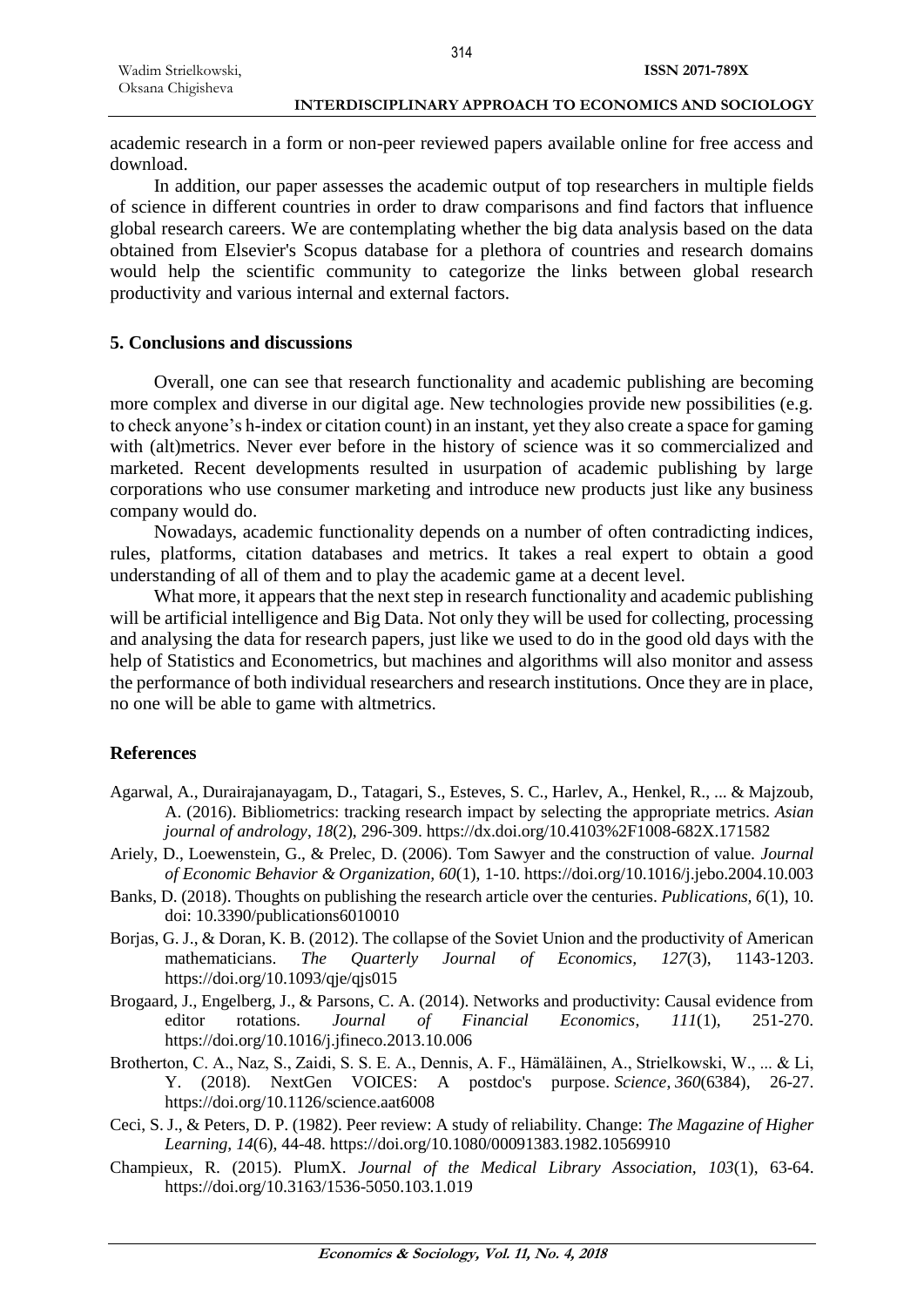- Chigisheva, O., Soltovets, E., & Bondarenko, A. (2017). Functional foreign language literacy for global research career development: Analysis of standardized open-ended interview responses. *XLinguae*, *10*(4), 138-153.
- Dorsch, I., Askeridis, J. M., & Stock, W. G. (2017). Truebounded, Overbounded, or Underbounded? Scientists' Personal Publication Lists versus Lists Generated through Bibliographic Information Services. *Publications, 6*(1), 7. https://doi.org/10.3390/publications6010007
- Flatt, J. W., Blasimme, A., & Vayena, E. (2017). Improving the measurement of scientific success by reporting a self-citation index. *Publications, 5*(3), 20. https://doi.org/https://doi.org/10.3390/publications5030020
- Grancay, M., Vveinhardt, J. & Sumilo, E. (2017). Publish or perish: how Central and Eastern European economists have dealt with the ever-increasing academic publishing requirements 2000–2015. *Scientometrics*, *111*(3), 1813-1837. https://doi.org/10.1007/s11192-017-2332-z
- Guskov, A.E., Kosyakov, D.V., & Selivanova, I.V. (2018). Boosting research productivity in top Russian universities: the circumstances of breakthrough. *Scientometrics, 117*(2), 1053-1028. https://doi.org/10.1007/s11192-018-2890-8
- Han A. (2018). Judge order unmasking of anonymous peer reviewers. *Science, 359*(6375), 504-505. https://dx.doi.org/10.1126/science.359.6375.504
- Haustein, S., Bowman, T. D.; Holmberg, K., Tsou, A., Sugimoto, C. R., Larivière, V. (2016). Tweets as impact indicators: Examining the implications of automated "bot" accounts on Twitter. *Journal of the Association for Information Science and Technology, 67*(1), 232-238. https://doi.org/10.1002/asi.23456
- Heckman, J. J., & Moktan, S. (2018). *Publishing and promotion in economics: the tyranny of the top five* (No. w25093). National Bureau of Economic Research.
- Himmelstein, D. S., Romero, A. R., Levernier, J. G., Munro, T. A., McLaughlin, S. R., Tzovaras, B. G., & Greene, C. S. (2018). Sci-Hub provides access to nearly all scholarly literature. *eLife*, *7*, e32822. https://dx.doi.org/10.7554/eLife.32822
- Jankurová, A., Ljudvigová, I., & Gubová, K. (2017). Research of the Nature of Leadership Activities 1. *Economics & Sociology*, *10*(1), 135-151. DOI: 10.14254/2071-789X.2017/10-1/10
- Kun, Á. (2018). Publish and Who Should Perish: You or Science?. *Publications, 6*(2), 18. https://doi.org/10.3390/publications6020018
- Lindsay, J. M. (2016). PlumX from plum analytics: not just altmetrics. *Journal of Electronic Resources in Medical Libraries, 13*(1), 8-17. https://doi.org/10.1080/15424065.2016.1142836
- Lozano, G. A., Larivière, V., & Gingras, Y. (2012). The weakening relationship between the impact factor and papers' citations in the digital age. *Journal of the American Society for Information Science and Technology, 63*(11), 2140-2145. https://doi.org/10.1002/asi.22731
- Maras, M. H. (2014). Inside Darknet: the takedown of Silk Road: Marie-Helen Maras reports on the unexplored underworld of cyberspace. *Criminal Justice Matters*, *98*(1), 22-23. https://doi.org/10.1080/09627251.2014.984541
- Martín-Martín, A., Orduna-Malea, E., Thelwall, M., & López-Cózar, E. D. (2018). Google Scholar, Web of Science, and Scopus: a systematic comparison of citations in 252 subject categories. *Journal of Informetrics*, *12*(4), 1160-1177. https://doi.org/10.1016/j.joi.2018.09.002
- Ortega, J. L. (2018). The life cycle of altmetric impact: A longitudinal study of six metrics from PlumX. *Journal of Informetrics, 12*(3), 579-589. doi: 10.1016/j.joi.2018.06.001
- Oswald, A. J. (2007). An examination of the reliability of prestigious scholarly journals: evidence and implications for decision‐makers*. Economica, 74*(293), 21-31. https://doi.org/10.1111/j.1468- 0335.2006.00575.x
- PlumX. (2017). How PlumX Metrics on Scopus help tell the story of your research. PlumX and Scopus webinar. Available online: https://www.brighttalk.com/service/player/en-US/theme/default/channel/13703/webcast/271407/play
- Polyak, B. T. (2002). History of Mathematical Programming in the USSR: Analyzing the Phenomenon. *Mathematical Programming, 91* (3), 401–416. https://doi.org/10.1007/s101070100258